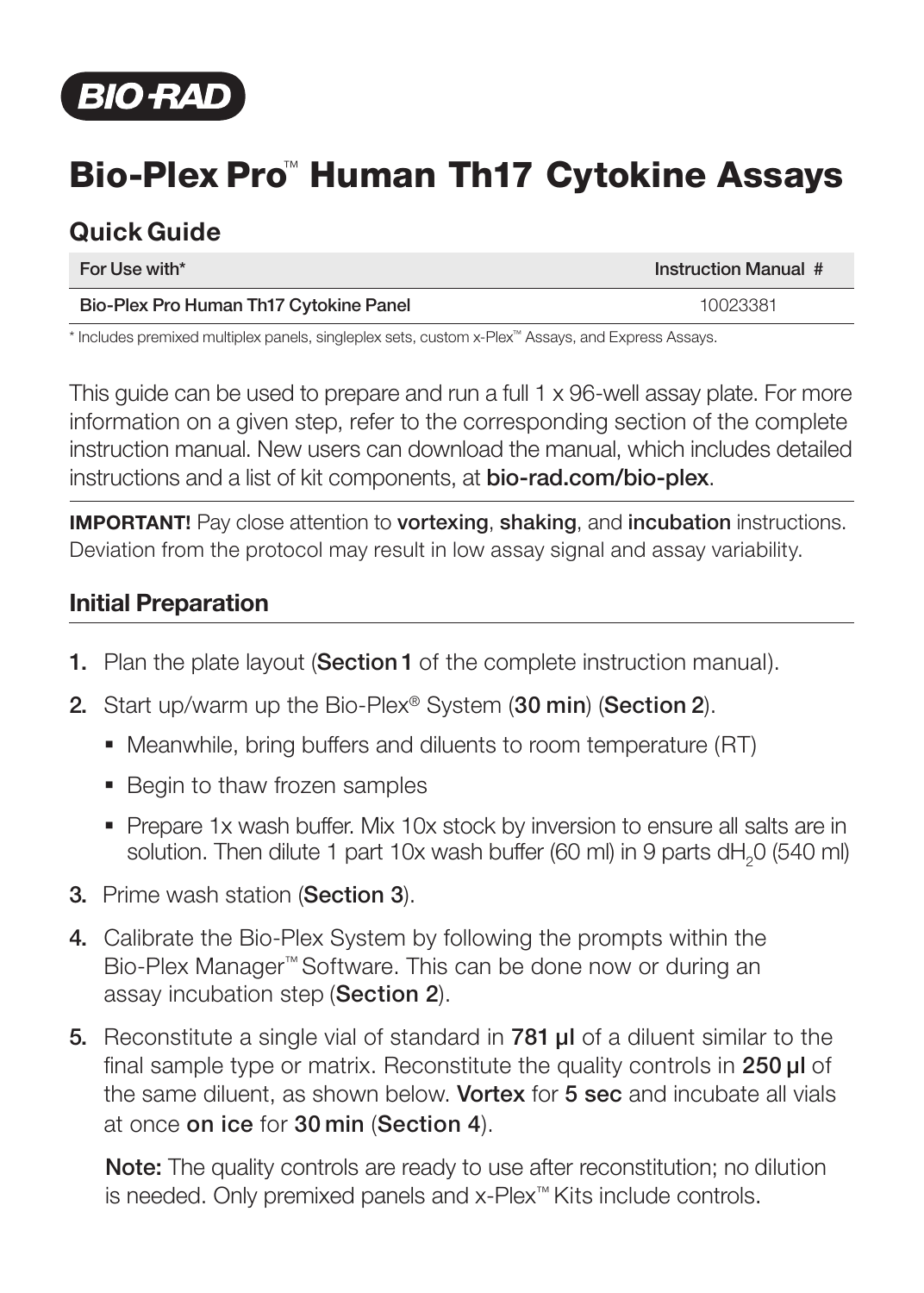### Bio-Plex Pro Human Th17 Cytokine Assays Quick Guide

| Sample Type                  | Diluent for Standard and Controls* | Add BSA       |
|------------------------------|------------------------------------|---------------|
| Serum and plasma             | Standard diluent HB                | None          |
| Culture media, with serum    | Culture media                      | None          |
| Culture media, serum-free    | Culture media                      | To 0.5% final |
| Lavage, lysate, other fluids | Sample diluent HB                  | To 0.5% final |

\* If using diluents other than standard diluent HB, users must establish their own control ranges.

6. Prepare a fourfold standard dilution series and blank as shown below. Vortex for 5 sec between liquid transfers (Section 4).



\* Use undiluted reconstituted standard as S1.

7. After thawing samples, prepare as shown below (Section 5).

| Sample Type                  | <b>Diluent</b>    | <b>Add BSA</b> | <b>Sample Dilution</b> |
|------------------------------|-------------------|----------------|------------------------|
| Serum and plasma             | Sample diluent HB | None           | Fourfold (1:4)         |
| Culture media, with serum    | Culture media     | None           | Neat to 1:10           |
| Culture media, serum-free    | Culture media     | To 0.5% final  | Neat to 1:10           |
| Lavage, lysate, other fluids | Sample diluent HB | To 0.5% final  | User optimized         |

8. Vortex coupled beads for 30 sec and dilute to 1x in Bio-Plex Assay Buffer as shown below. Protect from light (Section 6).

| # of Wells | 20x Beads, ul | Assay Buffer, ul | Total Volume, ul |
|------------|---------------|------------------|------------------|
| 96         | 288           | 5.472            | 5.760            |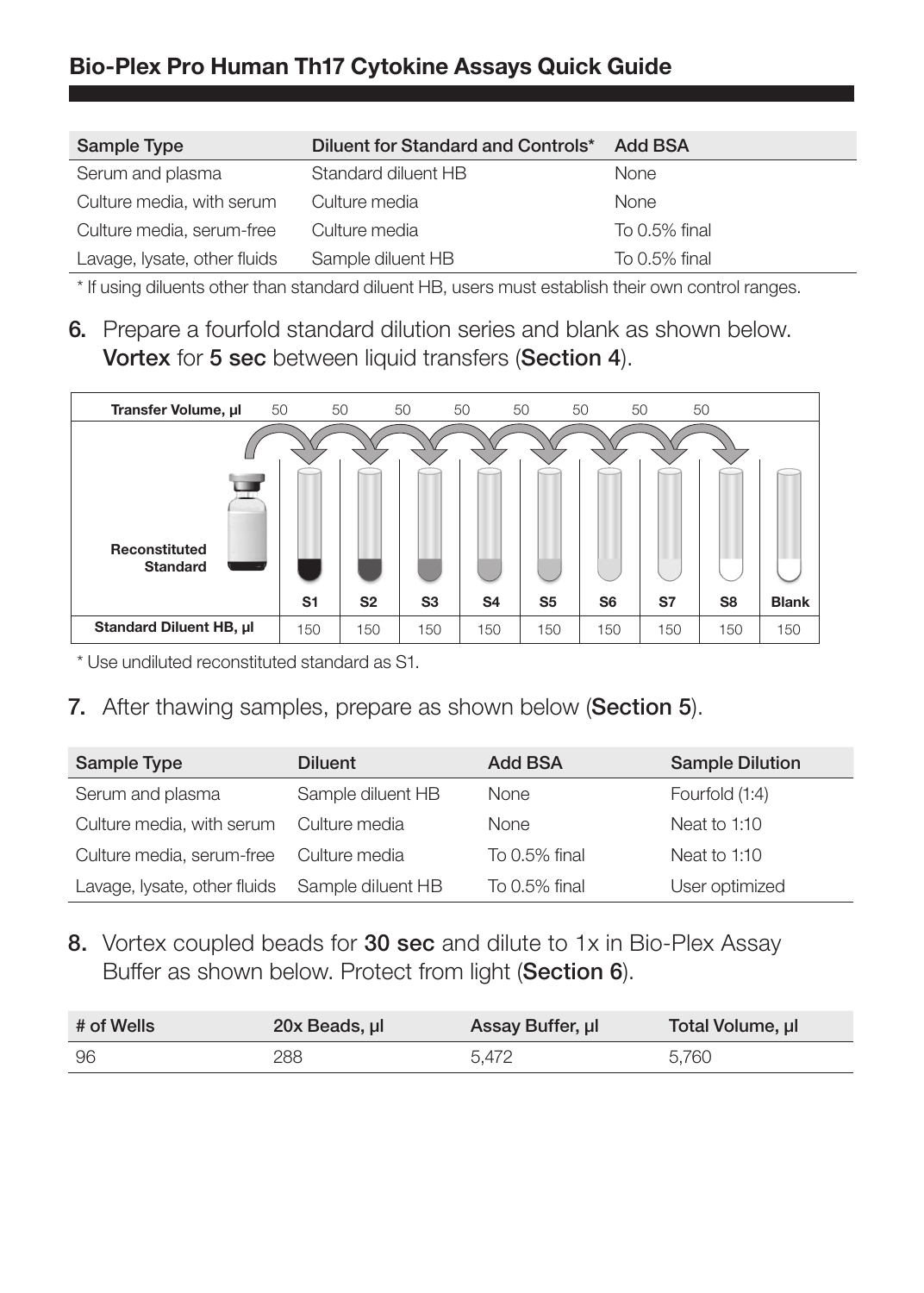### **Running the Assay** (all Section 7 in the manual unless otherwise noted)

Note: make sure all assay components are at RT before proceeding.

- 1. Vortex the diluted  $(1x)$  beads. Add 50  $\mu$ l to each well of the assay plate.
- 2. Wash the plate two times with 100 μl Bio-Plex Wash Buffer.
- 3. Vortex samples, standards, blank. Add 50 µl to each well.
- 4. Cover and incubate in the dark for 1 hr at RT with vigorous shaking. Note: Shake at  $850 \pm 50$  rpm. Ramp up to speed slowly to avoid splashing.
- 5. With 10 min left in the incubation, vortex detection antibodies for 5 sec and quick-spin to collect liquid. Dilute to 1x as shown below.

|    |     | # of Wells 20x Detection Ab, ul Detection Ab Diluent (HB),* ul | Total Volume, µl |
|----|-----|----------------------------------------------------------------|------------------|
| 96 | 145 | 2.755                                                          | 2.900            |

\* Th17 assay uses detection Ab diluent HB.

- 6. Wash the plate three times with 100 μl wash buffer.
- 7. Vortex the diluted (1x) detection antibodies. Add 25 µl to each well.
- 8. Cover and incubate in the dark for 30 min at RT. Shake at 850 ± 50 rpm. Meanwhile, prepare Bio-Plex Manager Software protocol; enter standard S1 values provided in the assay kit (Section 8).
- 9. With 10 min left in the incubation, vortex streptavidin-PE (SA-PE) for **5 sec** and quick-spin to collect liquid. Dilute to 1x as shown below and protect from light.

| # of Wells | 100x SA-PE, ul | Assay Buffer, ul | Total Volume, µl |
|------------|----------------|------------------|------------------|
| 96         | 60             | 5.940            | 6.000            |

- 10. Wash the plate three times with 100 μl wash buffer.
- 11. Vortex the diluted (1x) SA-PE. Add 50 μl to each well.
- 12. Cover and incubate in the dark for 10 min at RT. Shake at  $850 \pm 50$  rpm.
- 13. Wash the plate three times with 100 μl wash buffer.